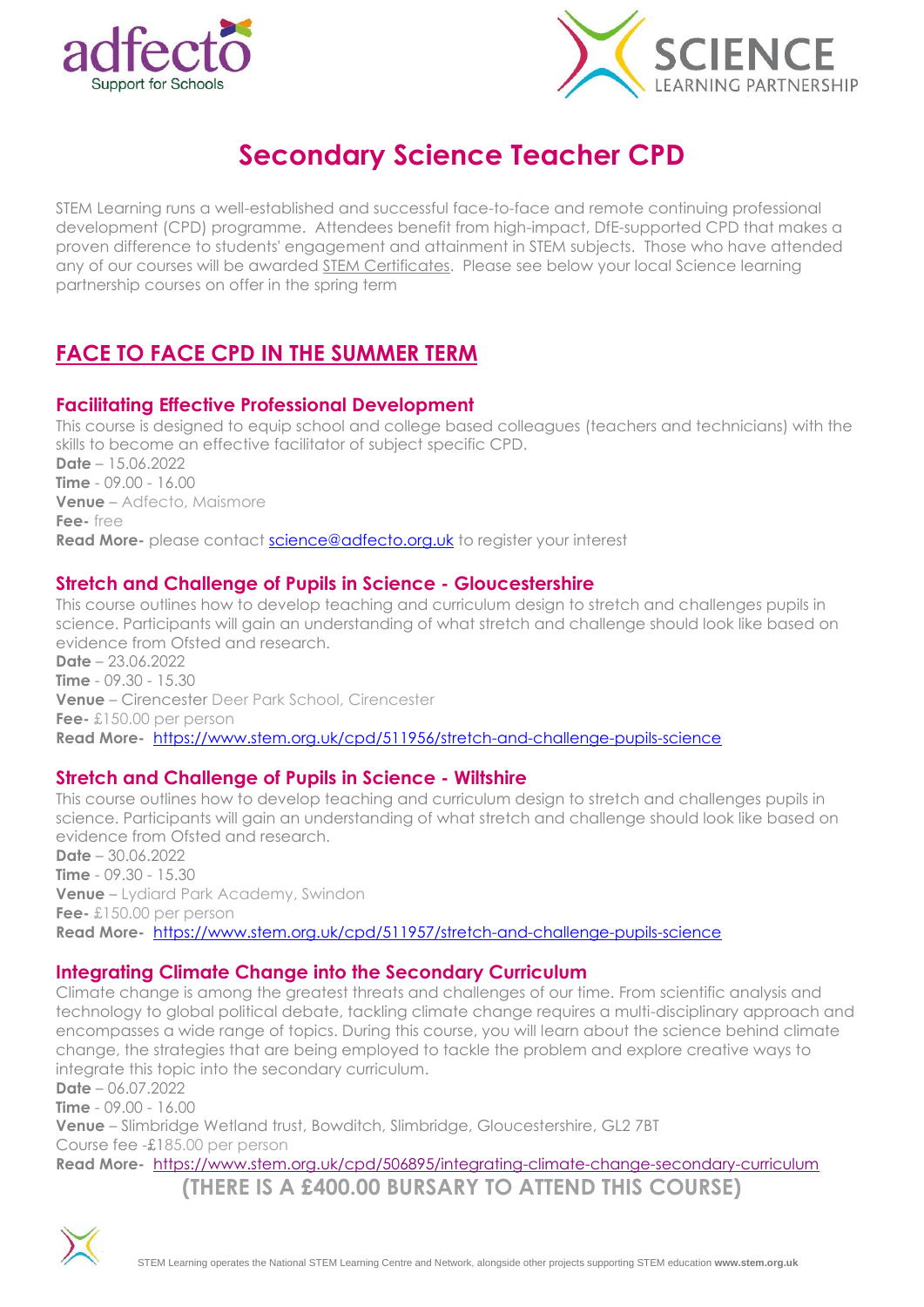



# **ECT – Towards Outstanding Science Teaching**

We can support you in identifying the CPD support that you need, provide CPD activity directly from our programme of courses, or work with you to tailor the content to meet your requirements. **Start Date –** 14.7.2022 **Time -** 09.00-15.30 **Venue** – Pittville School, Albert road, Cheltenham, GL52 3JD **Cost -** £125.00 per person **Read More** - <https://www.stem.org.uk/cpd/502912/ect-towards-outstanding-science-teaching>

# **REMOTE CPD**

#### **Subject Knowledge Enhancement – Key Stage 4 Chemistry**

Develop the background subject knowledge required to help planning and teaching chemistry for key stage 4 . **Start Date –** 09.06.2022 **Time -** 16.00 - 17.00 **Cost -** £100.00 per person **Read More** - <https://www.stem.org.uk/cpd/511764/subject-knowledge-enhancement-ks4-chemistry>

#### **Secondary Support for New Staff/ECTs**

Develop an understanding of the key aspects of teaching science for ECTs, early career teachers or anyone returning to the classroom. **Start Date –** 16.06.2022 **Time –** 15.30 - 18.00 **Cost -** £110.00 per person **Read More** - <https://www.stem.org.uk/cpd/511766/secondary-support-new-staff-ects>

#### **The Art of Science Demos: How to get the best from practical demonstrations**

Explore different methods to help learners manage the transition from level 2 (KS4) to level 3 (KS5), cope with the challenges of independent learning and develop the resilience to endure a full post-16 programme. **Start Date –** 23.06.2022 & 29/06/2022 **Time –** 15.30 – 16.30 **Cost -** £60.00 per person **Read More** - [https://www.stem.org.uk/cpd/511767/art-science-demos-how-get-best-practical](https://www.stem.org.uk/cpd/511767/art-science-demos-how-get-best-practical-demonstrations)[demonstrations](https://www.stem.org.uk/cpd/511767/art-science-demos-how-get-best-practical-demonstrations)

#### **Developing Learners' Resilience and Independent Learning Skills in Post-16 Science**

Intended for early career teachers and will discuss a range of possible demonstrations and how to ensure that these have maximum impact on student learning.

**Start Date –** 12.07.2022 **Time –** 15.30 – 17.30 **Cost -** £100.00 per person **Read More** - [https://www.stem.org.uk/cpd/511769/developing-learner%E2%80%99s-resilience-and](https://www.stem.org.uk/cpd/511769/developing-learner%E2%80%99s-resilience-and-independent-learning-skills-post-16-science)[independent-learning-skills-post-16-science](https://www.stem.org.uk/cpd/511769/developing-learner%E2%80%99s-resilience-and-independent-learning-skills-post-16-science)